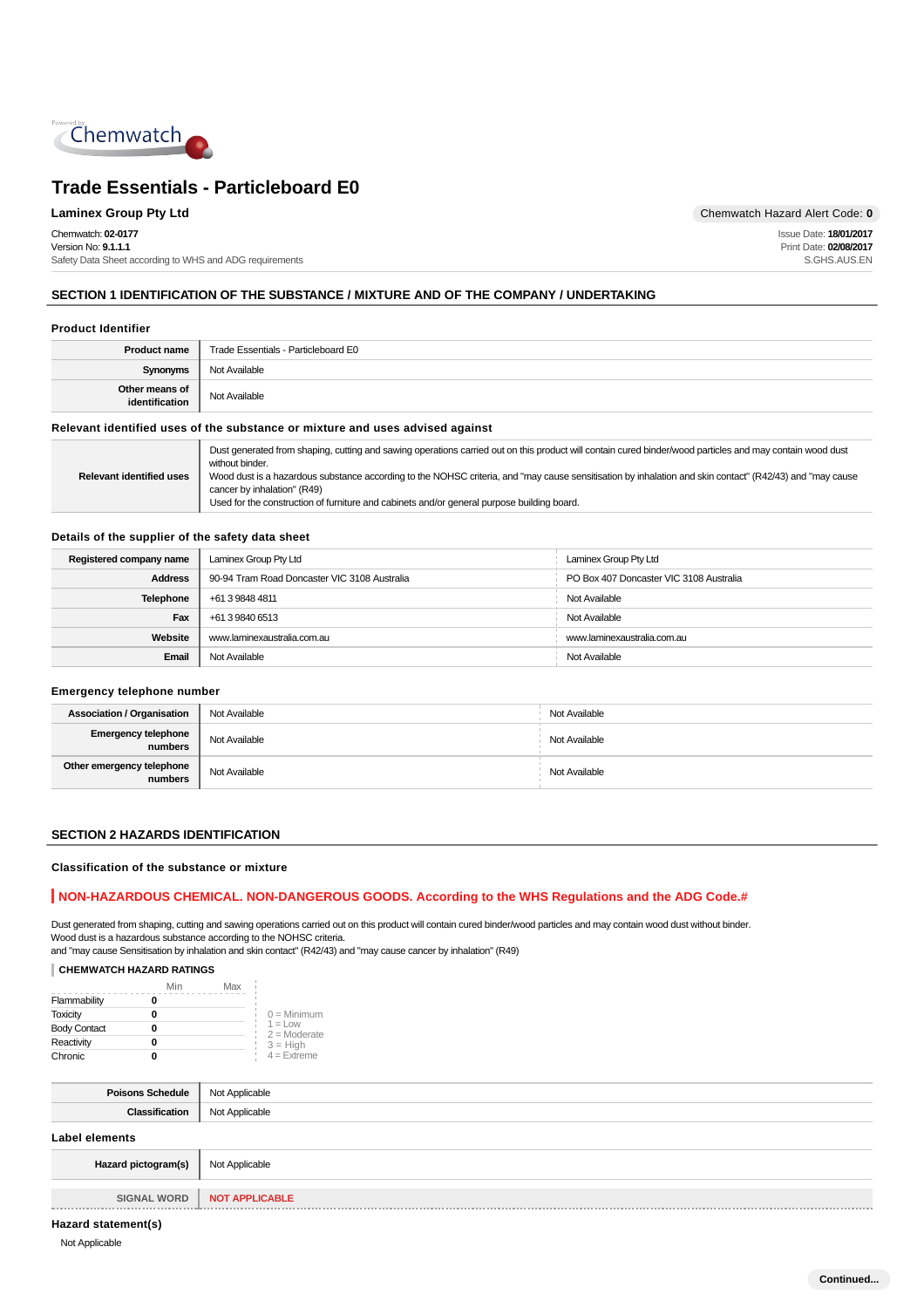### **Precautionary statement(s) Prevention**

Not Applicable

**Precautionary statement(s) Response**

Not Applicable **Precautionary statement(s) Storage**

Not Applicable

**Precautionary statement(s) Disposal**

Not Applicable

### **SECTION 3 COMPOSITION / INFORMATION ON INGREDIENTS**

#### **Substances**

See section below for composition of Mixtures

### **Mixtures**

| <b>CAS No</b> | %[weight] | Name                                     |
|---------------|-----------|------------------------------------------|
| Not Available | >83       | wood particles                           |
| 9011-05-6     | $<$ 15    | urea/ formaldehyde resin                 |
| 25036-13-9    | $<$ 15    | melamine/ urea/ formaldehyde resin       |
|               |           | residual bonding reactants not more than |
| 50-00-0       | 0.01      | formaldehyde.                            |
|               |           | wood working operations may produce      |
| Not avail.    | not spec  | wood dust softwood                       |
|               | not spec  | cured binder                             |

## **SECTION 4 FIRST AID MEASURES**

#### **Description of first aid measures**

| <b>Eye Contact</b>  | If this product comes in contact with eyes:<br>• Wash out immediately with water.<br>If irritation continues, seek medical attention.<br>Removal of contact lenses after an eye injury should only be undertaken by skilled personnel.                                     |
|---------------------|----------------------------------------------------------------------------------------------------------------------------------------------------------------------------------------------------------------------------------------------------------------------------|
| <b>Skin Contact</b> | Brush off dust.<br>In the event of abrasion or irritation of the skin seek medical attention.                                                                                                                                                                              |
| Inhalation          | If dust is inhaled, remove from contaminated area.<br>Encourage patient to blow nose to ensure clear passage of breathing.<br>If irritation or discomfort persists seek medical attention.                                                                                 |
| Ingestion           | Not normally a hazard due to the physical form of product. The material is a physical irritant to the gastro-intestinal tract<br>Immediately give a glass of water.<br>First aid is not generally required. If in doubt, contact a Poisons Information Centre or a doctor. |

**Indication of any immediate medical attention and special treatment needed**

Treat symptomatically.

### **SECTION 5 FIREFIGHTING MEASURES**

#### **Extinguishing media**

- Water spray or fog.
- Foam.
- Dry chemical powder.
- BCF (where regulations permit).

#### **Special hazards arising from the substrate or mixture**

| <b>Fire Incompatibility</b>    | Avoid contamination/mixing of dust with oxidising agents as fire may result                                                                                                                                                                                                                                                                                                                                                                                                                                        |
|--------------------------------|--------------------------------------------------------------------------------------------------------------------------------------------------------------------------------------------------------------------------------------------------------------------------------------------------------------------------------------------------------------------------------------------------------------------------------------------------------------------------------------------------------------------|
| <b>Advice for firefighters</b> |                                                                                                                                                                                                                                                                                                                                                                                                                                                                                                                    |
| <b>Fire Fighting</b>           | Alert Fire Brigade and tell them location and nature of hazard.<br>• Wear breathing apparatus plus protective gloves.<br>Prevent, by any means available, spillage from entering drains or water courses.<br>► Use water delivered as a fine spray to control fire and cool adjacent area.                                                                                                                                                                                                                         |
| <b>Fire/Explosion Hazard</b>   | Wood articles do not normally constitute an explosion hazard.<br>Wood dusts, however, may constitute an explosion risk where the mean particle size is less than 200 microns, and where as little as 10% of the<br>mixture contains dust less than 80 microns in size. Only weak explosions are likely where the mean particle size exceeds 200 microns. Wood dust is<br>considered to be explosive if ignition of part of a cloud of wood dust results in the propagation of flame through the rest of the cloud. |
| <b>HAZCHEM</b>                 | Not Applicable                                                                                                                                                                                                                                                                                                                                                                                                                                                                                                     |

#### **SECTION 6 ACCIDENTAL RELEASE MEASURES**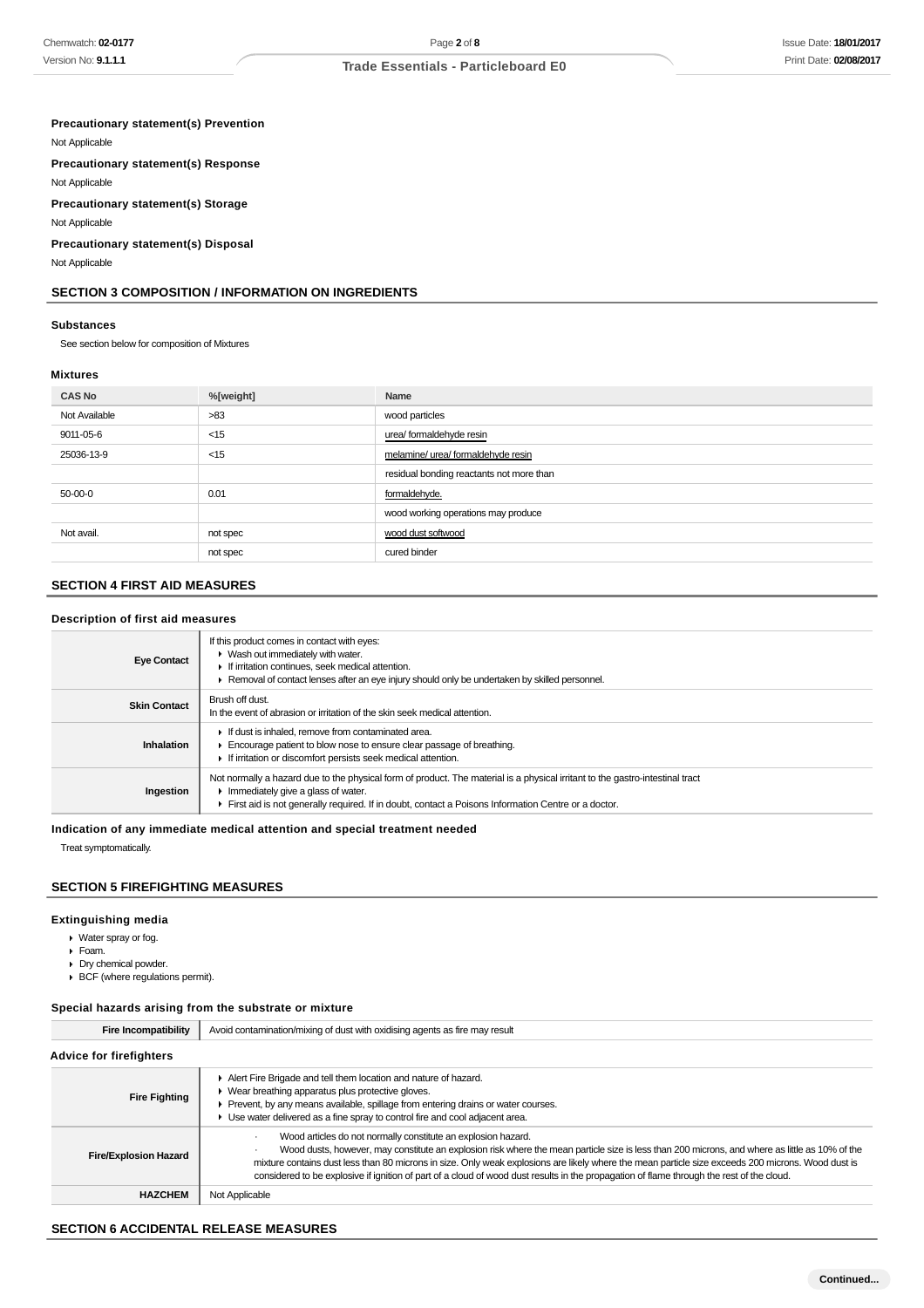**Personal precautions, protective equipment and emergency procedures**

See section 8

### **Environmental precautions**

See section 12

## **Methods and material for containment and cleaning up**

| <b>Minor Spills</b> | Refer to major spills.                                                                                                                                                                                                    |
|---------------------|---------------------------------------------------------------------------------------------------------------------------------------------------------------------------------------------------------------------------|
| <b>Major Spills</b> | • Clean up all spills immediately.<br>▶ Secure load if safe to do so.<br>• Bundle/collect recoverable product.<br>• Collect remaining material in containers with covers for disposal.<br>Wear gloves and safety glasses. |

Personal Protective Equipment advice is contained in Section 8 of the SDS.

### **SECTION 7 HANDLING AND STORAGE**

### **Precautions for safe handling**

| Safe handling                                                | No special handling procedures required.                                                                                                                |
|--------------------------------------------------------------|---------------------------------------------------------------------------------------------------------------------------------------------------------|
| Other information                                            | $\triangleright$ Keep dry.<br>Store under cover.<br>$\triangleright$ Store in a well ventilated area.<br>▶ Store away from sources of heat or ignition. |
| Conditions for safe storage, including any incompatibilities |                                                                                                                                                         |

**Conditions for safe storage, including any incompatibilities Suitable container**  $\parallel$  **F** Generally not applicable.

| Storage incompatibility | $\triangleright$ Keep dry |
|-------------------------|---------------------------|
|                         |                           |

## **SECTION 8 EXPOSURE CONTROLS / PERSONAL PROTECTION**

### **Control parameters**

### **OCCUPATIONAL EXPOSURE LIMITS (OEL)**

### **INGREDIENT DATA**

| Source                       | <b>Ingredient</b>  | <b>Material name</b>  | <b>TWA</b>                    | STEL                                       | Peak          | <b>Notes</b>  |
|------------------------------|--------------------|-----------------------|-------------------------------|--------------------------------------------|---------------|---------------|
| Australia Exposure Standards | formaldehyde.      | Formaldehvde          | $1.2 \,\mathrm{mq/m3/1\,ppm}$ | $2.5 \,\mathrm{mq/m}$ $3/2 \,\mathrm{ppm}$ | Not Available | Not Available |
| Australia Exposure Standards | wood dust softwood | Wood dust (soft wood) | $5 \text{ ma/m}$ 3            | $10 \text{ ma/m}$ 3                        | Not Available | Not Available |

#### **EMERGENCY LIMITS**

| Ingredient                            | <b>Material name</b> | TEEL-1        | TEEL-2              | TEEL-3        |  |
|---------------------------------------|----------------------|---------------|---------------------|---------------|--|
| formaldehyde.                         | Formaldehyde         | Not Available | Not Available       | Not Available |  |
|                                       |                      |               |                     |               |  |
| Ingredient                            | <b>Original IDLH</b> |               | <b>Revised IDLH</b> |               |  |
| wood particles                        | Not Available        |               | Not Available       |               |  |
| urea/ formaldehyde resin              | Not Available        |               | Not Available       |               |  |
| melamine/ urea/ formaldehyde<br>resin | Not Available        |               | Not Available       |               |  |
| formaldehyde.                         | 30 ppm               |               | 20 ppm              |               |  |
| wood dust softwood                    | Not Available        |               | Not Available       |               |  |

#### **Exposure controls**

| Appropriate engineering<br>controls | Engineering controls are used to remove a hazard or place a barrier between the worker and the hazard. Well-designed engineering controls can be highly<br>effective in protecting workers and will typically be independent of worker interactions to provide this high level of protection.<br>The basic types of engineering controls are:<br>Process controls which involve changing the way a job activity or process is done to reduce the risk.<br>Enclosure and/or isolation of emission source which keeps a selected hazard "physically" away from the worker and ventilation that strategically "adds" and<br>"removes" air in the work environment.<br>If exposure to workplace dust is not controlled, respiratory protection is required; wear SAA approved dust respirator.<br>Dust and vapour extraction system is recommended for static full time exposures. |
|-------------------------------------|--------------------------------------------------------------------------------------------------------------------------------------------------------------------------------------------------------------------------------------------------------------------------------------------------------------------------------------------------------------------------------------------------------------------------------------------------------------------------------------------------------------------------------------------------------------------------------------------------------------------------------------------------------------------------------------------------------------------------------------------------------------------------------------------------------------------------------------------------------------------------------|
| <b>Personal protection</b>          | <b>YOO</b>                                                                                                                                                                                                                                                                                                                                                                                                                                                                                                                                                                                                                                                                                                                                                                                                                                                                     |
| Eye and face protection             | No special equipment for minor exposure i.e. when handling small quantities.<br>OTHERWISE:<br>Safety glasses with side shields.<br>► Contact lenses may pose a special hazard; soft contact lenses may absorb and concentrate irritants. A written policy document, describing the wearing of<br>lenses or restrictions on use, should be created for each workplace or task.                                                                                                                                                                                                                                                                                                                                                                                                                                                                                                  |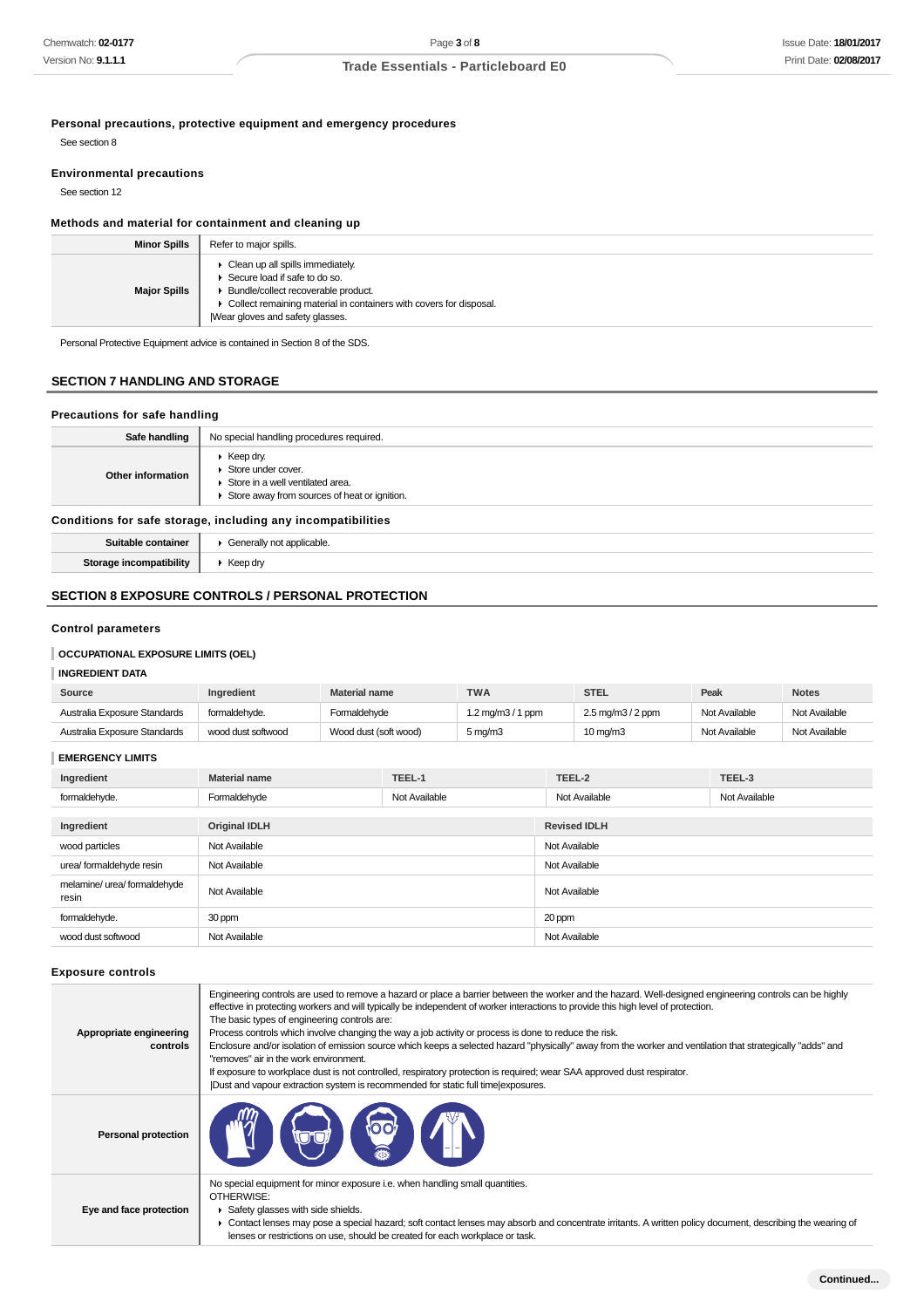| <b>Skin protection</b>       | See Hand protection below                                                                                                            |
|------------------------------|--------------------------------------------------------------------------------------------------------------------------------------|
| <b>Hands/feet protection</b> | ▶ Protective gloves eg. Leather gloves or gloves with Leather facing<br>▶ Safety footwear                                            |
| <b>Body protection</b>       | See Other protection below                                                                                                           |
| Other protection             | No special equipment needed when handling small quantities.<br><b>OTHERWISE:</b><br>• Overalls.<br>▶ Barrier cream.<br>Eyewash unit. |
| <b>Thermal hazards</b>       | Not Available                                                                                                                        |

#### **Recommended material(s)**

**GLOVE SELECTION INDEX**

Glove selection is based on a modified presentation of the:

 **"Forsberg Clothing Performance Index".**

 The effect(s) of the following substance(s) are taken into account in the **computergenerated** selection:

Trade Essentials - Particleboard E0

| <b>Material</b>  | CPI |
|------------------|-----|
| <b>BUTYL</b>     | C   |
| NATURAL RUBBER   | C   |
| NATURAL+NEOPRENE | C   |
| <b>NEOPRENE</b>  | C   |
| NEOPRENE/NATURAL | C   |
| <b>NITRILE</b>   | C   |
| PE               | C   |
| PE/EVAL/PE       | C   |
| <b>PVC</b>       | C   |
| <b>TEFLON</b>    | C   |
| <b>VITON</b>     | C   |

#### \* CPI - Chemwatch Performance Index

A: Best Selection

B: Satisfactory; may degrade after 4 hours continuous immersion

C: Poor to Dangerous Choice for other than short term immersion

**NOTE**: As a series of factors will influence the actual performance of the glove, a final

selection must be based on detailed observation. -

\* Where the glove is to be used on a short term, casual or infrequent basis, factors such as "feel" or convenience (e.g. disposability), may dictate a choice of gloves which might otherwise be unsuitable following long-term or frequent use. A qualified practitioner should be consulted.

#### **SECTION 9 PHYSICAL AND CHEMICAL PROPERTIES**

#### **Information on basic physical and chemical properties**

**Appearance** Manufactured pressed boards ranging in thickness from 9mm to 33mm.|Newly manufactured board and freshly cut surfaces may have a pine odour.|Depending on age of board, formaldehyde odour may reappear on machining because of exposure of fresh surfaces by sawing, routing.|When cutting with blunt tools or when cutting speeds are low more formaldehyde|is given off as heat developed starts to decompose the urea formaldehyde glue. **Physical state** Manufactured **Relative density (Water = 1)** 0.60 - 0.75 **Odour** Not Available **Partition coefficient n-octanol / water** Not Available **Odour threshold** Not Available **Auto-ignition temperature (°C)** >220 **pH (as supplied)** Not Applicable **Decomposition Decomposition composition**<br>**temperature** Not Available **Melting point / freezing point (°C)** Not Applicable **Viscosity (cSt)** Not Applicable **Viscosity (cSt)** Not Applicable **Initial boiling point and boiling point and Not Applicable <b>Molecular weight (g/mol)** Not Applicable **hoiling range (°C)** Not Applicable **Flash point (°C)** Not Applicable **Taste** Not Available **Taste** Not Available **Evaporation rate** Not Applicable **Explosive properties** Not Available **Flammability** Not Applicable **Notable 19th Applicable** 1 Not Available **Commability** Not Available **Upper Explosive Limit (%)** Not Available **Surface Tension (dyn/cm or Not Applicable Lower Explosive Limit (%)** Not Available **Volatile Component (%vol)** Not Applicable **Vapour pressure (kPa)** Not Applicable **Gas group** Not Available **Gas group** Not Available **Solubility in water (g/L)** Immiscible **pH as a solution (1%)** Not Applicable

**Vapour density (Air = 1)** Not Applicable **VOC g/L** Not Available **VOC g/L** Not Available

#### **Respiratory protection**

Type BAX-P Filter of sufficient capacity. (AS/NZS 1716 & 1715, EN 143:2000 & 149:2001, ANSI Z88 or national equivalent)

Where the concentration of gas/particulates in the breathing zone, approaches or exceeds the "Exposure Standard" (or ES), respiratory protection is required. Degree of protection varies with both face-piece and Class of filter; the nature of protection

varies with Type of filter.

| <b>Required Minimum</b><br><b>Protection Factor</b> | <b>Half-Face</b><br>Respirator | <b>Full-Face</b><br>Respirator      | <b>Powered Air</b><br>Respirator         |
|-----------------------------------------------------|--------------------------------|-------------------------------------|------------------------------------------|
| up to $10 \times ES$                                | <b>BAX-AUS P2</b>              | -                                   | BAX-PAPR-AUS /<br>Class 1 P <sub>2</sub> |
| up to $50 \times ES$                                | ۰                              | BAX-AUS /<br>Class 1 P <sub>2</sub> | -                                        |
| up to $100 \times ES$                               | ۰                              | <b>BAX-2 P2</b>                     | BAX-PAPR-2 P2 ^                          |

#### ^ - Full-face

A(All classes) = Organic vapours, B AUS or B1 = Acid gasses, B2 = Acid gas or hydrogen cyanide(HCN), B3 = Acid gas or hydrogen cyanide(HCN), E = Sulfur dioxide(SO2), G = Agricultural chemicals, K = Ammonia(NH3), Hg = Mercury, NO = Oxides of nitrogen, MB = Methyl bromide, AX = Low boiling point organic compounds(below 65 degC)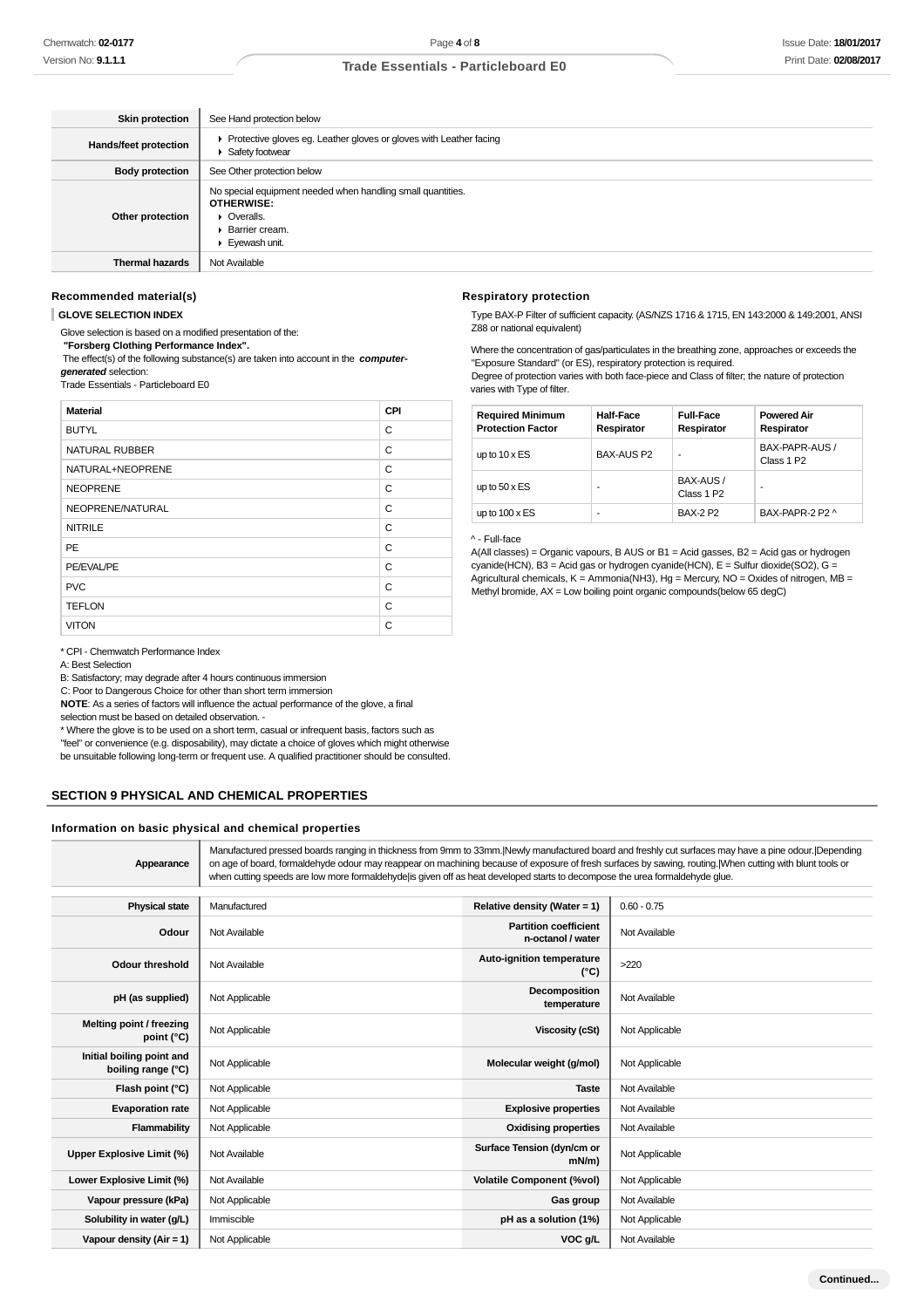### **SECTION 10 STABILITY AND REACTIVITY**

| Reactivity                                 | See section 7                                                             |
|--------------------------------------------|---------------------------------------------------------------------------|
| <b>Chemical stability</b>                  | Product is considered stable and hazardous polymerisation will not occur. |
| Possibility of hazardous<br>reactions      | See section 7                                                             |
| <b>Conditions to avoid</b>                 | See section 7                                                             |
| Incompatible materials                     | See section 7                                                             |
| <b>Hazardous decomposition</b><br>products | See section 5                                                             |

### **SECTION 11 TOXICOLOGICAL INFORMATION**

### **Information on toxicological effects**

| Inhaled                   | Although inhalation is not thought to produce harmful effects (as classified under EC Directives), the material may still produce health damage, especially<br>where pre-existing organ (e.g. liver, kidney) damage is evident.<br>► Hazard relates to dust released by sawing, cutting, sanding, trimming or other finishing operations.<br>Generated dust may be discomforting to the upper respiratory tract. Formaldehyde vapour is irritating to the upper respiratory tract. |                                  |  |
|---------------------------|------------------------------------------------------------------------------------------------------------------------------------------------------------------------------------------------------------------------------------------------------------------------------------------------------------------------------------------------------------------------------------------------------------------------------------------------------------------------------------|----------------------------------|--|
| Ingestion                 | Overexposure is unlikely in this form. [The dust may be discomforting and abrasive if swallowed.                                                                                                                                                                                                                                                                                                                                                                                   |                                  |  |
| <b>Skin Contact</b>       | Not normally a hazard due to physical form of product.<br>The material may be mildly discomforting and abrasive to the skin. Sharp edges may abrade the skin                                                                                                                                                                                                                                                                                                                       |                                  |  |
| Eye                       | Not normally a hazard due to physical form of product.<br>The dust may be discomforting                                                                                                                                                                                                                                                                                                                                                                                            |                                  |  |
| Chronic                   | This manufactured article is considered to have low hazard potential if handling and personal protection recommendations are followed<br>The material will emit small amounts of formaldehyde which is irritating to the mucous membranes. Wood dust may cause skin and respiratory sensitisation.                                                                                                                                                                                 |                                  |  |
|                           |                                                                                                                                                                                                                                                                                                                                                                                                                                                                                    |                                  |  |
| <b>Trade Essentials -</b> | <b>TOXICITY</b>                                                                                                                                                                                                                                                                                                                                                                                                                                                                    | <b>IRRITATION</b>                |  |
| <b>Particleboard E0</b>   | Not Available                                                                                                                                                                                                                                                                                                                                                                                                                                                                      | Not Available                    |  |
|                           | <b>TOXICITY</b>                                                                                                                                                                                                                                                                                                                                                                                                                                                                    | <b>IRRITATION</b>                |  |
| urea/ formaldehyde resin  | dermal (rat) LD50: >2100 mg/kg <sup>[2]</sup>                                                                                                                                                                                                                                                                                                                                                                                                                                      | Eye (rabbit): 0.1 ul/24h -SEVERE |  |
|                           | Oral (rat) LD50: 8394 mg/kgE[2]                                                                                                                                                                                                                                                                                                                                                                                                                                                    | Skin (rabbit): 500 mg/24h-SEVERE |  |
| melamine/ urea/           | <b>TOXICITY</b>                                                                                                                                                                                                                                                                                                                                                                                                                                                                    | <b>IRRITATION</b>                |  |
| formaldehyde resin        | Oral (rat) LD50: >5000 mg/kg <sup>[2]</sup>                                                                                                                                                                                                                                                                                                                                                                                                                                        | Not Available                    |  |
|                           | <b>TOXICITY</b>                                                                                                                                                                                                                                                                                                                                                                                                                                                                    | <b>IRRITATION</b>                |  |
|                           | Dermal (rabbit) LD50: 270 mg/kg <sup>[2]</sup>                                                                                                                                                                                                                                                                                                                                                                                                                                     | Eye (human): 4 ppm/5m            |  |
| formaldehyde.             | Inhalation (rat) LC50: 250 ppm/4hr <sup>[2]</sup>                                                                                                                                                                                                                                                                                                                                                                                                                                  | Eye (rabbit): 0.75 mg/24H SEVERE |  |
|                           | Oral (rat) LD50: 100 mg/kgm <sup>[2]</sup>                                                                                                                                                                                                                                                                                                                                                                                                                                         | Skin (human): 0.15 mg/3d-l mild  |  |
|                           |                                                                                                                                                                                                                                                                                                                                                                                                                                                                                    | Skin (rabbit): 2 mg/24H SEVERE   |  |
|                           | <b>TOXICITY</b>                                                                                                                                                                                                                                                                                                                                                                                                                                                                    | <b>IRRITATION</b>                |  |
| wood dust softwood        | Not Available<br>Not Available                                                                                                                                                                                                                                                                                                                                                                                                                                                     |                                  |  |
|                           |                                                                                                                                                                                                                                                                                                                                                                                                                                                                                    |                                  |  |
| Legend:                   | 1. Value obtained from Europe ECHA Registered Substances - Acute toxicity 2.* Value obtained from manufacturer's SDS. Unless otherwise specified data<br>extracted from RTECS - Register of Toxic Effect of chemical Substances                                                                                                                                                                                                                                                    |                                  |  |

| <b>UREA/FORMALDEHYDE</b><br><b>RESIN</b> | NOTE: Substance has been shown to be mutagenic in at least one assay, or belongs to a family of chemicals producing damage or change to cellular DNA.<br>Somnolence, impaired liver function tests, changes in leucocyte (WBC) count recorded.                                                                                                                                                                                                                                                                                                                                                                                                                                                                                                                                                                                                                                                                                                                                                                                                                                                                                                                                                                                                                                                                                                                                                                                                                                        |
|------------------------------------------|---------------------------------------------------------------------------------------------------------------------------------------------------------------------------------------------------------------------------------------------------------------------------------------------------------------------------------------------------------------------------------------------------------------------------------------------------------------------------------------------------------------------------------------------------------------------------------------------------------------------------------------------------------------------------------------------------------------------------------------------------------------------------------------------------------------------------------------------------------------------------------------------------------------------------------------------------------------------------------------------------------------------------------------------------------------------------------------------------------------------------------------------------------------------------------------------------------------------------------------------------------------------------------------------------------------------------------------------------------------------------------------------------------------------------------------------------------------------------------------|
| FORMALDEHYDE.                            | The material may produce severe irritation to the eye causing pronounced inflammation. Repeated or prolonged exposure to irritants may produce<br>conjunctivitis.<br>The material may cause severe skin irritation after prolonged or repeated exposure and may produce on contact skin redness, swelling, the production of<br>vesicles, scaling and thickening of the skin. Repeated exposures may produce severe ulceration.<br>Asthma-like symptoms may continue for months or even years after exposure to the material ends. This may be due to a non-allergic condition known as reactive<br>airways dysfunction syndrome (RADS) which can occur after exposure to high levels of highly irritating compound. Main criteria for diagnosing RADS include<br>the absence of previous airways disease in a non-atopic individual, with sudden onset of persistent asthma-like symptoms within minutes to hours of a<br>documented exposure to the irritant. Other criteria for diagnosis of RADS include a reversible airflow pattern on lung function tests, moderate to severe<br>bronchial hyperreactivity on methacholine challenge testing, and the lack of minimal lymphocytic inflammation, without eosinophilia.<br>WARNING: This substance has been classified by the IARC as Group 1: CARCINOGENIC TO HUMANS.<br>Tenth Annual Report on Carcinogens: Substance anticipated to be Carcinogen<br>[National Toxicology Program: U.S. Dep. of Health & Human Services 2002] |
| WOOD DUST SOFTWOOD                       | Allergic reactions involving the respiratory tract are usually due to interactions between IgE antibodies and allergens and occur rapidly. Allergic potential of the<br>allergen and period of exposure often determine the severity of symptoms. Some people may be genetically more prone than others, and exposure to other<br>irritants may aggravate symptoms. Allergy causing activity is due to interactions with proteins.<br>Attention should be paid to atopic diathesis, characterised by increased susceptibility to nasal inflammation, asthma and eczema.<br>Exogenous allergic alveolitis is induced essentially by allergen specific immune-complexes of the IgG type; cell-mediated reactions (T lymphocytes) may be                                                                                                                                                                                                                                                                                                                                                                                                                                                                                                                                                                                                                                                                                                                                                 |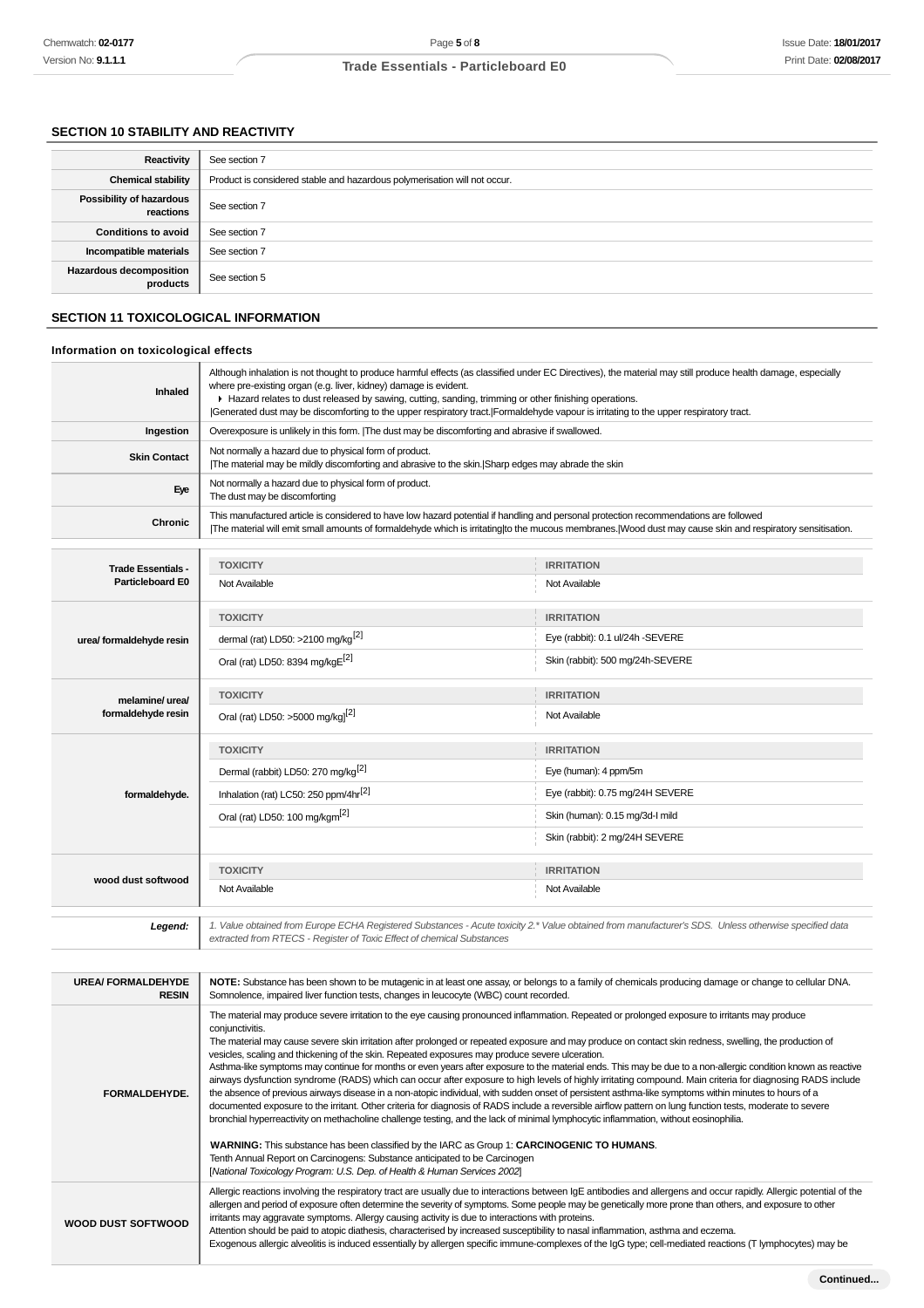$\bigcirc$  – Data Not Available to make classification

### **Trade Essentials - Particleboard E0**

|                                                                                                                          | involved. Such allergy is of the delayed type with onset up to four hours following exposure.<br>No significant acute toxicological data identified in literature search.<br>For wood dusts:<br>Wood dusts may cause respiratory symptoms including sensitisation and diminished respiratory function and may also be carcinogenic.<br>OSHA has determined that the health evidence for the toxicity of wood dust cannot be separately distinguished for soft wood and hard wood. A final OSHA ruling<br>however establishes an 8-hour TWA PEL of 2.5 mg/m3 for Western red cedar wood dust, based on its widely recognized ability to cause immune-system-<br>mediated allergic sensitization. Evidence in the record demonstrates the seriousness of this effect.<br>WARNING: Inhalation of wood dust by workers in the furniture and cabinet making industry has been related to nasal cancer [I.L.O. Encyclopedia] Use control<br>measures to limit all exposures. |                                 |                                                                                                                                                           |
|--------------------------------------------------------------------------------------------------------------------------|------------------------------------------------------------------------------------------------------------------------------------------------------------------------------------------------------------------------------------------------------------------------------------------------------------------------------------------------------------------------------------------------------------------------------------------------------------------------------------------------------------------------------------------------------------------------------------------------------------------------------------------------------------------------------------------------------------------------------------------------------------------------------------------------------------------------------------------------------------------------------------------------------------------------------------------------------------------------|---------------------------------|-----------------------------------------------------------------------------------------------------------------------------------------------------------|
| <b>UREA/FORMALDEHYDE</b><br><b>RESIN &amp; MELAMINE/</b><br><b>UREA/FORMALDEHYDE</b><br><b>RESIN &amp; FORMALDEHYDE.</b> | The following information refers to contact allergens as a group and may not be specific to this product.<br>Contact allergies quickly manifest themselves as contact eczema, more rarely as urticaria or Quincke's oedema. The pathogenesis of contact eczema involves<br>a cell-mediated (T lymphocytes) immune reaction of the delayed type. Other allergic skin reactions, e.g. contact urticaria, involve antibody-mediated immune<br>reactions.                                                                                                                                                                                                                                                                                                                                                                                                                                                                                                                  |                                 |                                                                                                                                                           |
| <b>Acute Toxicity</b>                                                                                                    | ⊚                                                                                                                                                                                                                                                                                                                                                                                                                                                                                                                                                                                                                                                                                                                                                                                                                                                                                                                                                                      | Carcinogenicity                 | O                                                                                                                                                         |
| <b>Skin Irritation/Corrosion</b>                                                                                         | N                                                                                                                                                                                                                                                                                                                                                                                                                                                                                                                                                                                                                                                                                                                                                                                                                                                                                                                                                                      | Reproductivity                  | ⊙                                                                                                                                                         |
| <b>Serious Eye</b><br>Damage/Irritation                                                                                  |                                                                                                                                                                                                                                                                                                                                                                                                                                                                                                                                                                                                                                                                                                                                                                                                                                                                                                                                                                        | <b>STOT - Single Exposure</b>   | 0                                                                                                                                                         |
| <b>Respiratory or Skin</b><br>sensitisation                                                                              | Q                                                                                                                                                                                                                                                                                                                                                                                                                                                                                                                                                                                                                                                                                                                                                                                                                                                                                                                                                                      | <b>STOT - Repeated Exposure</b> | $\odot$                                                                                                                                                   |
| <b>Mutagenicity</b>                                                                                                      | N                                                                                                                                                                                                                                                                                                                                                                                                                                                                                                                                                                                                                                                                                                                                                                                                                                                                                                                                                                      | <b>Aspiration Hazard</b>        | 0                                                                                                                                                         |
|                                                                                                                          |                                                                                                                                                                                                                                                                                                                                                                                                                                                                                                                                                                                                                                                                                                                                                                                                                                                                                                                                                                        | Legend:                         | $\blacktriangleright$ - Data available but does not fill the criteria for classification<br>$\blacktriangleright$ - Data available to make classification |

### **SECTION 12 ECOLOGICAL INFORMATION**

#### **Toxicity**

| <b>Trade Essentials -</b>             | <b>ENDPOINT</b>  | <b>TEST DURATION (HR)</b> | <b>SPECIES</b>                                                                                                                                                                                                                                                                                        | VALUE            | <b>SOURCE</b>    |
|---------------------------------------|------------------|---------------------------|-------------------------------------------------------------------------------------------------------------------------------------------------------------------------------------------------------------------------------------------------------------------------------------------------------|------------------|------------------|
| Particleboard E0                      | Not<br>Available | Not Available             | Not Available                                                                                                                                                                                                                                                                                         | Not<br>Available | Not<br>Available |
|                                       | <b>ENDPOINT</b>  | <b>TEST DURATION (HR)</b> | <b>SPECIES</b>                                                                                                                                                                                                                                                                                        | VALUE            | <b>SOURCE</b>    |
| urea/ formaldehyde resin              | Not<br>Available | Not Available             | Not Available                                                                                                                                                                                                                                                                                         | Not<br>Available | Not<br>Available |
|                                       | <b>ENDPOINT</b>  | <b>TEST DURATION (HR)</b> | <b>SPECIES</b>                                                                                                                                                                                                                                                                                        | VALUE            | <b>SOURCE</b>    |
| melamine/ urea/<br>formaldehyde resin | Not<br>Available | Not Available             | Not Available                                                                                                                                                                                                                                                                                         | Not<br>Available | Not<br>Available |
|                                       | <b>ENDPOINT</b>  | <b>TEST DURATION (HR)</b> | <b>SPECIES</b>                                                                                                                                                                                                                                                                                        | VALUE            | <b>SOURCE</b>    |
|                                       | <b>LC50</b>      | 96                        | Fish                                                                                                                                                                                                                                                                                                  | $0.035$ mg/L     | 4                |
| formaldehyde.                         | <b>EC50</b>      | 48                        | Crustacea                                                                                                                                                                                                                                                                                             | $0.3$ mg/L       | 4                |
|                                       | EC50             | 96                        | Algae or other aquatic plants                                                                                                                                                                                                                                                                         | 0.788mg/L        | 4                |
|                                       | <b>NOEC</b>      | 96                        | Algae or other aquatic plants                                                                                                                                                                                                                                                                         | $<$ 0.1mg/L      | 4                |
|                                       | <b>ENDPOINT</b>  | <b>TEST DURATION (HR)</b> | <b>SPECIES</b>                                                                                                                                                                                                                                                                                        | <b>VALUE</b>     | <b>SOURCE</b>    |
| wood dust softwood                    | Not<br>Available | Not Available             | Not Available                                                                                                                                                                                                                                                                                         | Not<br>Available | Not<br>Available |
| Legend:                               |                  |                           | Extracted from 1. IUCLID Toxicity Data 2. Europe ECHA Registered Substances - Ecotoxicological Information - Aquatic Toxicity 3. EPIWIN Suite V3.12<br>(QSAR) - Aquatic Toxicity Data (Estimated) 4. US EPA, Ecotox database - Aquatic Toxicity Data 5. ECETOC Aquatic Hazard Assessment Data 6. NITE |                  |                  |

(Japan) - Bioconcentration Data 7. METI (Japan) - Bioconcentration Data 8. Vendor Data

### **Persistence and degradability**

| Ingredient               | Persistence: Water/Soil     | Persistence: Air              |
|--------------------------|-----------------------------|-------------------------------|
| urea/ formaldehyde resin | LOW                         | LOW                           |
| formaldehyde.            | LOW (Half-life $= 14$ days) | LOW (Half-life $= 2.97$ days) |

### **Bioaccumulative potential**

| Ingredient               | <b>Bioaccumulation</b>    |
|--------------------------|---------------------------|
| urea/ formaldehyde resin | LOW (LogKOW = $-3.4014$ ) |
| formaldehyde.            | LOW (LogKOW = $0.35$ )    |

### **Mobility in soil**

| Ingredient               | <b>Mobility</b>  |
|--------------------------|------------------|
| urea/ formaldehyde resin | $HIGH (KOC = 1)$ |
| formaldehyde.            | $HIGH (KOC = 1)$ |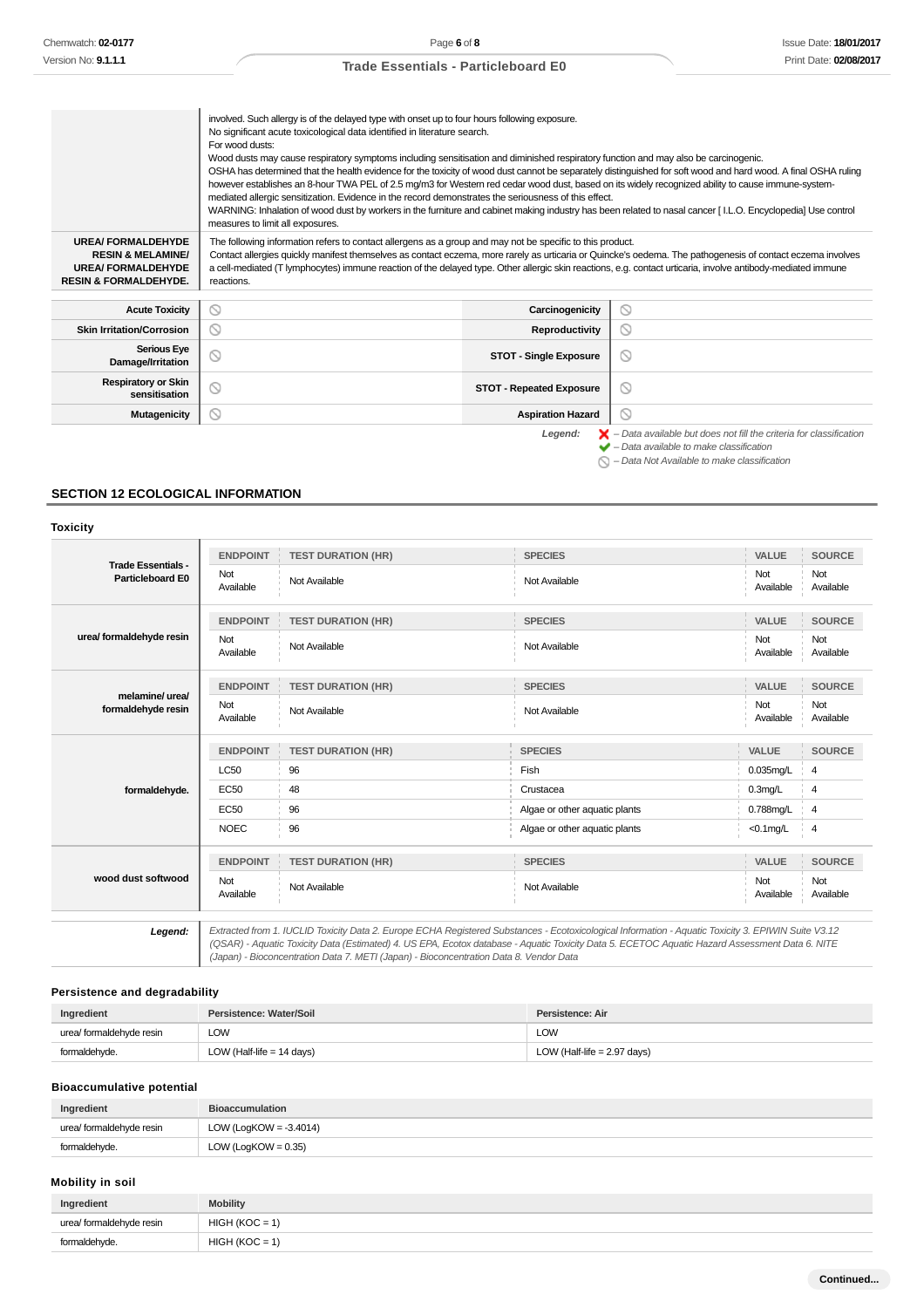### **SECTION 13 DISPOSAL CONSIDERATIONS**

#### **Waste treatment methods**

| <b>Product / Packaging</b><br>disposal | Recycle wherever possible or consult manufacturer for recycling options.<br>• Consult State Land Waste Management Authority for disposal.<br>▶ Bury residue in an authorised landfill.<br>Recycle containers if possible, or dispose of in an authorised landfill. |
|----------------------------------------|--------------------------------------------------------------------------------------------------------------------------------------------------------------------------------------------------------------------------------------------------------------------|

#### **SECTION 14 TRANSPORT INFORMATION**

#### **Labels Required**

**Marine Pollutant** NO **HAZCHEM** Not Applicable

### **Land transport (ADG): NOT REGULATED FOR TRANSPORT OF DANGEROUS GOODS**

#### **Air transport (ICAO-IATA / DGR): NOT REGULATED FOR TRANSPORT OF DANGEROUS GOODS**

#### **Sea transport (IMDG-Code / GGVSee): NOT REGULATED FOR TRANSPORT OF DANGEROUS GOODS**

#### **Transport in bulk according to Annex II of MARPOL and the IBC code**

Not Applicable

#### **SECTION 15 REGULATORY INFORMATION**

#### **Safety, health and environmental regulations / legislation specific for the substance or mixture**

**UREA/ FORMALDEHYDE RESIN(9011-05-6) IS FOUND ON THE FOLLOWING REGULATORY LISTS** Australia Inventory of Chemical Substances (AICS)

#### **MELAMINE/ UREA/ FORMALDEHYDE RESIN(25036-13-9) IS FOUND ON THE FOLLOWING REGULATORY LISTS**

Australia Inventory of Chemical Substances (AICS)

#### **FORMALDEHYDE.(50-00-0) IS FOUND ON THE FOLLOWING REGULATORY LISTS**

Australia Exposure Standards

Australia Hazardous Substances Information System - Consolidated Lists

Australia Inventory of Chemical Substances (AICS) International Agency for Research on Cancer (IARC) - Agents Classified by the IARC Monographs

#### **WOOD DUST SOFTWOOD(NOT AVAIL.) IS FOUND ON THE FOLLOWING REGULATORY LISTS**

Australia Exposure Standards Australia Hazardous Substances Information System - Consolidated Lists

| <b>National Inventory</b>               | <b>Status</b>                                                                                                                                                                                |
|-----------------------------------------|----------------------------------------------------------------------------------------------------------------------------------------------------------------------------------------------|
| Australia - AICS                        | N (wood dust softwood)                                                                                                                                                                       |
| Canada - DSL                            | N (wood dust softwood)                                                                                                                                                                       |
| Canada - NDSL                           | N (formaldehyde.; urea/ formaldehyde resin; wood dust softwood; melamine/ urea/ formaldehyde resin)                                                                                          |
| China - IECSC                           | N (urea/formaldehyde resin; wood dust softwood)                                                                                                                                              |
| Europe - EINEC / ELINCS /<br><b>NLP</b> | N (urea/ formaldehyde resin; wood dust softwood; melamine/ urea/ formaldehyde resin)                                                                                                         |
| Japan - ENCS                            | N (urea/ formaldehyde resin; wood dust softwood)                                                                                                                                             |
| Korea - KECI                            | N (wood dust softwood)                                                                                                                                                                       |
| New Zealand - NZIoC                     | N (wood dust softwood)                                                                                                                                                                       |
| Philippines - PICCS                     | N (wood dust softwood; melamine/ urea/ formaldehyde resin)                                                                                                                                   |
| USA - TSCA                              | N (wood dust softwood)                                                                                                                                                                       |
| Legend:                                 | $Y = All$ ingredients are on the inventory<br>$N = Not$ determined or one or more ingredients are not on the inventory and are not exempt from listing(see specific ingredients in brackets) |

### **SECTION 16 OTHER INFORMATION**

### **Other information**

### **Ingredients with multiple cas numbers**

| Name                          | 4S No                                                                                              |
|-------------------------------|----------------------------------------------------------------------------------------------------|
| urea/<br>/ formaldehvde resin | $.60831 - 80 - 3$<br>3327-95-2, 56779-89-6, 57608-68-1,<br>1.57762-61-5.60267-46-1<br>.57657-45-1. |
|                               |                                                                                                    |

Classification of the preparation and its individual components has drawn on official and authoritative sources as well as independent review by the Chemwatch Classification committee using available literature references.

The SDS is a Hazard Communication tool and should be used to assist in the Risk Assessment. Many factors determine whether the reported Hazards are Risks in the workplace or other settings. Risks may be determined by reference to Exposures Scenarios. Scale of use, frequency of use and current or available engineering controls must be considered.